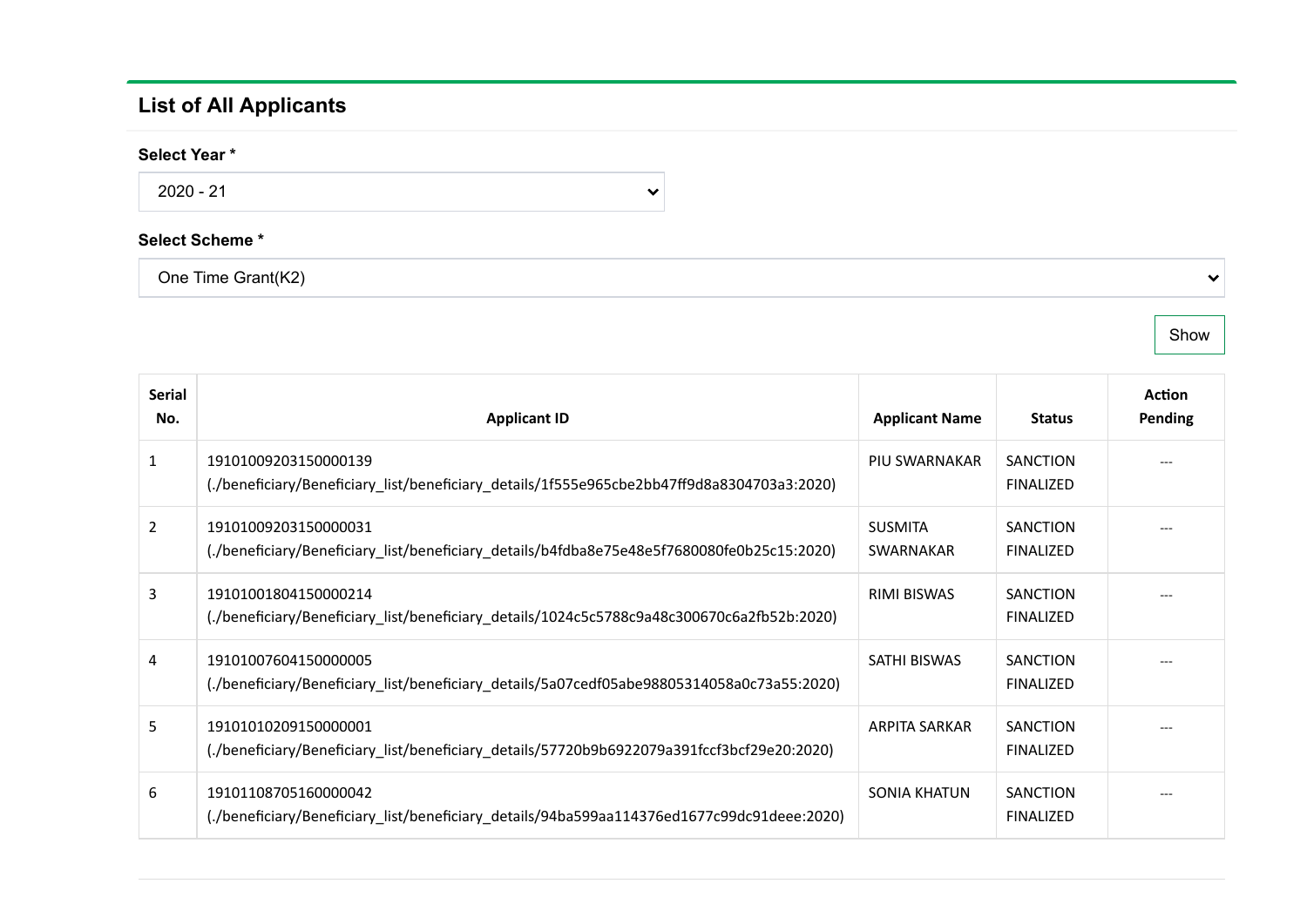| <b>Serial</b><br>No. | <b>Applicant ID</b>                                                                                                 | <b>Applicant Name</b>             | <b>Status</b>                       | <b>Action</b><br>Pending |
|----------------------|---------------------------------------------------------------------------------------------------------------------|-----------------------------------|-------------------------------------|--------------------------|
| $\overline{7}$       | 19071017002150000013<br>(./beneficiary/Beneficiary list/beneficiary details/a3f4be582bee10769352457caaa8610e:2020). | <b>NILIMA KHAUTN</b>              | <b>SANCTION</b><br><b>FINALIZED</b> |                          |
| 8                    | 19101100501150000030<br>(./beneficiary/Beneficiary list/beneficiary details/b645eff440a776889d81dbbd63e3ab2e:2020). | <b>ANTARA KHATUN</b>              | <b>SANCTION</b><br><b>FINALIZED</b> |                          |
| 9                    | 19101113104150000008<br>(./beneficiary/Beneficiary_list/beneficiary_details/a04b32d2458f03e0b188fd107f68c9ba:2020). | PRITHA MONDAL                     | <b>SANCTION</b><br><b>FINALIZED</b> |                          |
| 10                   | 19101103503160000113<br>(./beneficiary/Beneficiary_list/beneficiary_details/e8dd579b7baa7e814975bda34d9e4af2:2020). | <b>MUNIA PARVIN</b>               | SANCTION<br><b>FINALIZED</b>        |                          |
| 11                   | 19101105502150000036<br>(./beneficiary/Beneficiary_list/beneficiary_details/faa1e35b1449fbc3d05930c8d422d8eb:2020). | <b>BAISHAKHI</b><br><b>BISWAS</b> | <b>SANCTION</b><br><b>FINALIZED</b> |                          |
| 12                   | 19101105502150000077<br>(./beneficiary/Beneficiary_list/beneficiary_details/db633aba548954850e357f763e8376dc:2020). | APU BASU                          | <b>SANCTION</b><br><b>FINALIZED</b> |                          |
| 13                   | 19101009401150000002<br>(./beneficiary/Beneficiary_list/beneficiary_details/50a1b41394519307028a54d4be048986:2020). | <b>ARAMITA SANYAL</b>             | <b>SANCTION</b><br><b>FINALIZED</b> |                          |
| 14                   | 19101010209150000020<br>(./beneficiary/Beneficiary_list/beneficiary_details/da332482395024d9745224014a10cd79:2020). | <b>TANIMA GHOSH</b>               | SANCTION<br><b>FINALIZED</b>        |                          |
| 15                   | 19101009203150000147<br>(./beneficiary/Beneficiary_list/beneficiary_details/ead51aff027d85026ec7650128d17c9b:2020). | <b>UDITA JOARDER</b>              | <b>SANCTION</b><br><b>FINALIZED</b> |                          |
| 16                   | 19101108705150000037<br>(./beneficiary/Beneficiary_list/beneficiary_details/2da923b0f431ff7a32af33c637643b76:2020)  | <b>TRISHA SARKAR</b>              | <b>SANCTION</b><br><b>FINALIZED</b> |                          |
| 17                   | 19101100501150000031<br>(./beneficiary/Beneficiary_list/beneficiary_details/41959cea3e0f1b3a816b0a582c22286d:2020). | <b>FARHANA</b><br><b>TASNIM</b>   | <b>SANCTION</b><br><b>FINALIZED</b> |                          |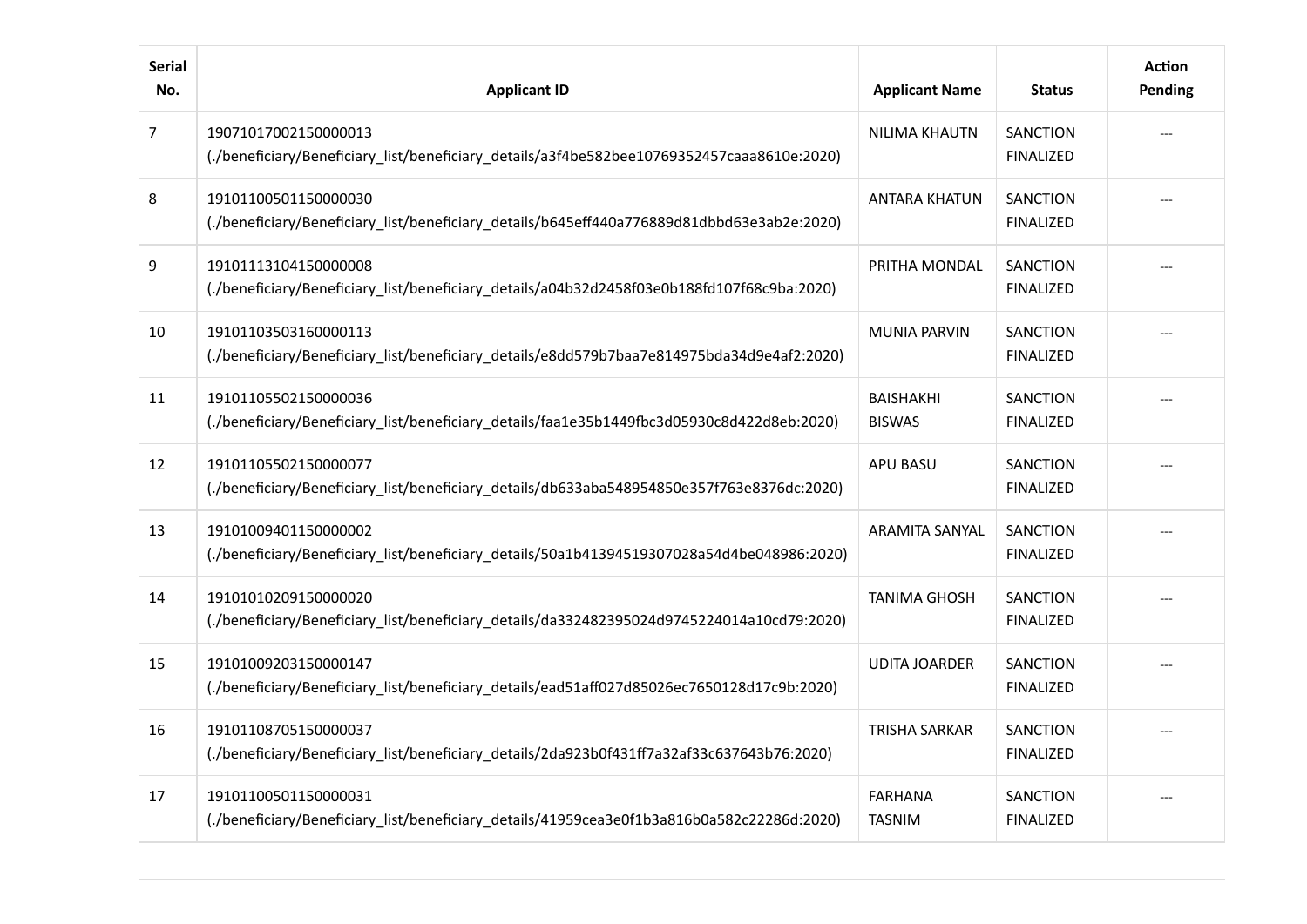| <b>Serial</b><br>No. | <b>Applicant ID</b>                                                                                                 | <b>Applicant Name</b>                 | <b>Status</b>                       | <b>Action</b><br>Pending |
|----------------------|---------------------------------------------------------------------------------------------------------------------|---------------------------------------|-------------------------------------|--------------------------|
| 18                   | 19101102504150000025<br>(./beneficiary/Beneficiary_list/beneficiary_details/925916ba84b361c704c81a430cf24e9c:2020)  | <b>SUMAIYA AKTAR</b><br><b>BISWAS</b> | SANCTION<br><b>FINALIZED</b>        |                          |
| 19                   | 19101102504160000039<br>(./beneficiary/Beneficiary_list/beneficiary_details/810534fe69838221a364d362a64d4aa6:2020)  | <b>ASMINA KHATUN</b>                  | <b>SANCTION</b><br><b>FINALIZED</b> |                          |
| 20                   | 19101001804150000314<br>(./beneficiary/Beneficiary_list/beneficiary_details/b396aa3860da7dab96950f6df2eeb3c9:2020). | <b>JHUMKI SARKAR</b>                  | <b>SANCTION</b><br><b>FINALIZED</b> |                          |
| 21                   | 19071210302150000141<br>(./beneficiary/Beneficiary_list/beneficiary_details/003843a5a60df8e771d2d6758ed48ff9:2020). | <b>PUJA BISWAS</b>                    | <b>SANCTION</b><br><b>FINALIZED</b> |                          |
| 22                   | 19101001804150000068<br>(./beneficiary/Beneficiary_list/beneficiary_details/eadb0f85844d3ef364e5644e67643a8a:2020). | <b>SANCHITA</b><br><b>MONDAL</b>      | SANCTION<br><b>FINALIZED</b>        |                          |
| 23                   | 19101102302150000020<br>(./beneficiary/Beneficiary_list/beneficiary_details/ee002495c5778f941f533c9894e6c7f5:2020). | <b>SABANA KHATUN</b>                  | <b>SANCTION</b><br><b>FINALIZED</b> |                          |
| 24                   | 19101010209150000052<br>(./beneficiary/Beneficiary_list/beneficiary_details/2c0ba3894d7ba63d2c8f9f88bd4d6e54:2020)  | <b>DIBYA MONDAL</b>                   | <b>SANCTION</b><br><b>FINALIZED</b> |                          |
| 25                   | 19071203302160000010<br>(./beneficiary/Beneficiary_list/beneficiary_details/0698971ddd5357684007a9b883be7966:2020)  | PURBA SANYAL                          | <b>SANCTION</b><br><b>FINALIZED</b> |                          |
| 26                   | 19071210302170000192<br>(./beneficiary/Beneficiary_list/beneficiary_details/a1218b093cea35bad32e48cb5096440c:2020)  | <b>DIPIKA SAHA</b>                    | <b>SANCTION</b><br><b>FINALIZED</b> |                          |
| 27                   | 19101101204150000116<br>(./beneficiary/Beneficiary_list/beneficiary_details/203497c2aed698f7aab60665e4bd6988:2020). | <b>SAMIMA KHATUN</b>                  | <b>SANCTION</b><br><b>FINALIZED</b> |                          |
| 28                   | 19071210302160000117<br>(./beneficiary/Beneficiary_list/beneficiary_details/5a11a27f2130aa466e26cf5d943a5a31:2020). | <b>BEAUTI</b><br>PRAMANIK             | SANCTION<br><b>FINALIZED</b>        |                          |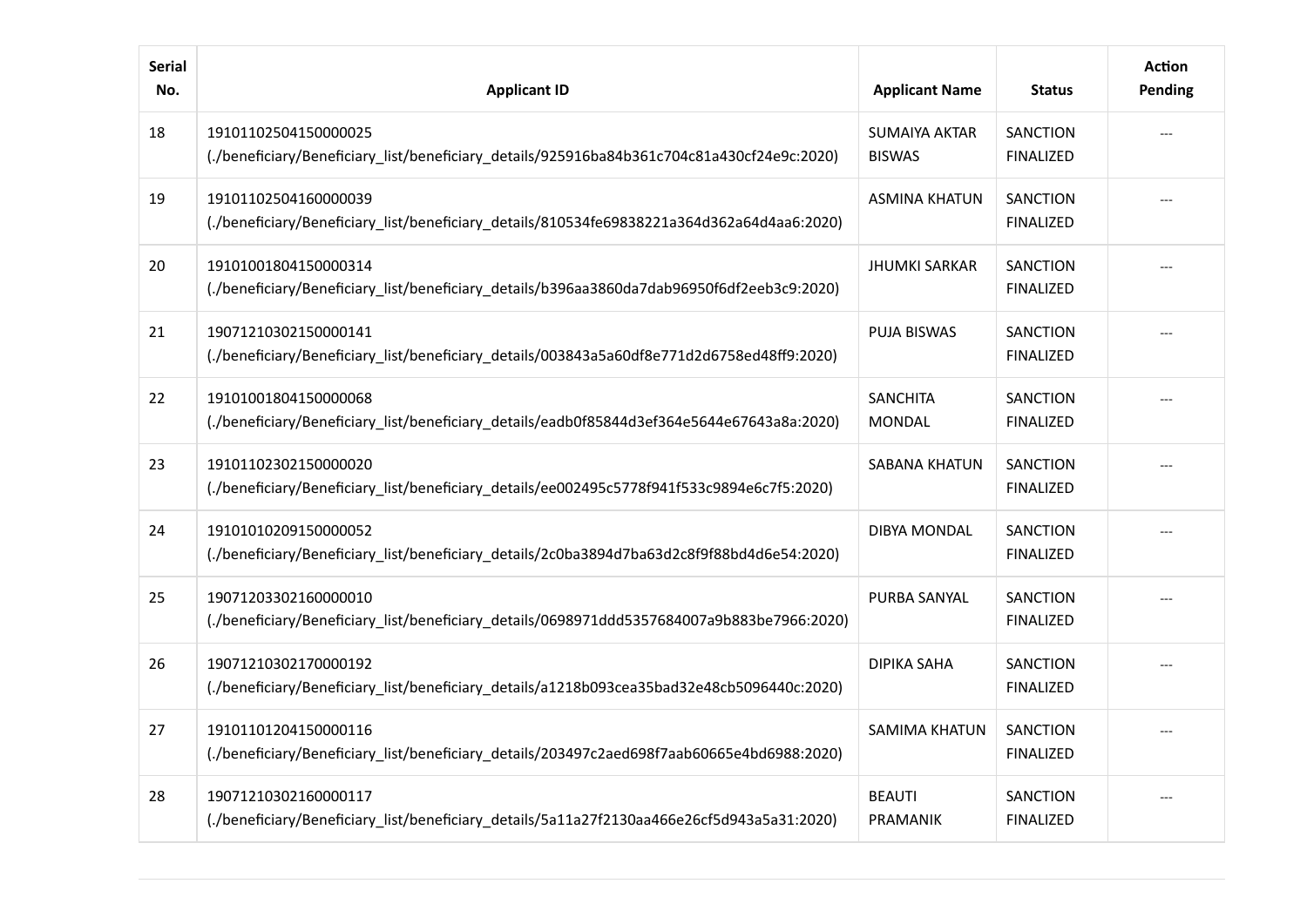| <b>Serial</b><br>No. | <b>Applicant ID</b>                                                                                                 | <b>Applicant Name</b>                 | <b>Status</b>                       | <b>Action</b><br>Pending |
|----------------------|---------------------------------------------------------------------------------------------------------------------|---------------------------------------|-------------------------------------|--------------------------|
| 29                   | 19101105502150000072<br>(./beneficiary/Beneficiary_list/beneficiary_details/a5b292d6e3b16db357554427f1837b72:2020)  | <b>BARSHITA</b><br><b>CHAKRABORTY</b> | SANCTION<br><b>FINALIZED</b>        |                          |
| 30                   | 19101010209150000006<br>(./beneficiary/Beneficiary_list/beneficiary_details/8b63c6975aa5d863ab11901bd85a2fa4:2020). | <b>SONALI BISWAS</b>                  | <b>SANCTION</b><br><b>FINALIZED</b> |                          |
| 31                   | 19101010209150000022<br>(./beneficiary/Beneficiary_list/beneficiary_details/78ebf7f9cb52e464d04b416951c3cbf7:2020)  | <b>PUJA BISWAS</b>                    | <b>SANCTION</b><br><b>FINALIZED</b> |                          |
| 32                   | 19101010209150000051<br>(./beneficiary/Beneficiary_list/beneficiary_details/d0e76f9dde212f41da41cb1b1cc70fe3:2020). | <b>MANASHI</b><br><b>MONDAL</b>       | <b>SANCTION</b><br><b>FINALIZED</b> |                          |
| 33                   | 19071204504150000167<br>(./beneficiary/Beneficiary_list/beneficiary_details/2fcae733e6f308168932a83c10d4085a:2020). | SARMILA<br><b>MONDAL</b>              | SANCTION<br><b>FINALIZED</b>        |                          |
| 34                   | 19101010209150000019<br>(./beneficiary/Beneficiary_list/beneficiary_details/b03ecbffbd6c19447f8fb54666d017a8:2020). | <b>SARMISTHA</b><br><b>SARKAR</b>     | <b>SANCTION</b><br><b>FINALIZED</b> |                          |
| 35                   | 19101011002150000016<br>(./beneficiary/Beneficiary_list/beneficiary_details/a4765fa131bc66bc229c046d94313fa3:2020). | <b>SIMA KHATUN</b>                    | <b>SANCTION</b><br><b>FINALIZED</b> |                          |
| 36                   | 19101001804150000313<br>(./beneficiary/Beneficiary_list/beneficiary_details/297a126b6448c1108aaacb075aa377f4:2020). | <b>PINA</b><br>SWARNAKAR              | <b>SANCTION</b><br><b>FINALIZED</b> |                          |
| 37                   | 19101107005150000002<br>(./beneficiary/Beneficiary_list/beneficiary_details/e6becb96941e00706bc2d77bf0571bdb:2020). | <b>TANIA MONDAL</b>                   | SANCTION<br><b>FINALIZED</b>        |                          |
| 38                   | 19101009203150000090<br>(./beneficiary/Beneficiary_list/beneficiary_details/0058b7d19459ff194dc3c194f34b8192:2020)  | <b>SATHI ADS</b><br><b>BAIRAGYA</b>   | <b>SANCTION</b><br><b>FINALIZED</b> |                          |
| 39                   | 19071200503150000182<br>(./beneficiary/Beneficiary_list/beneficiary_details/53766dd316a4b9206d2a9f7d9f9b79d1:2020)  | NIHA DEBNATH                          | SANCTION<br><b>FINALIZED</b>        |                          |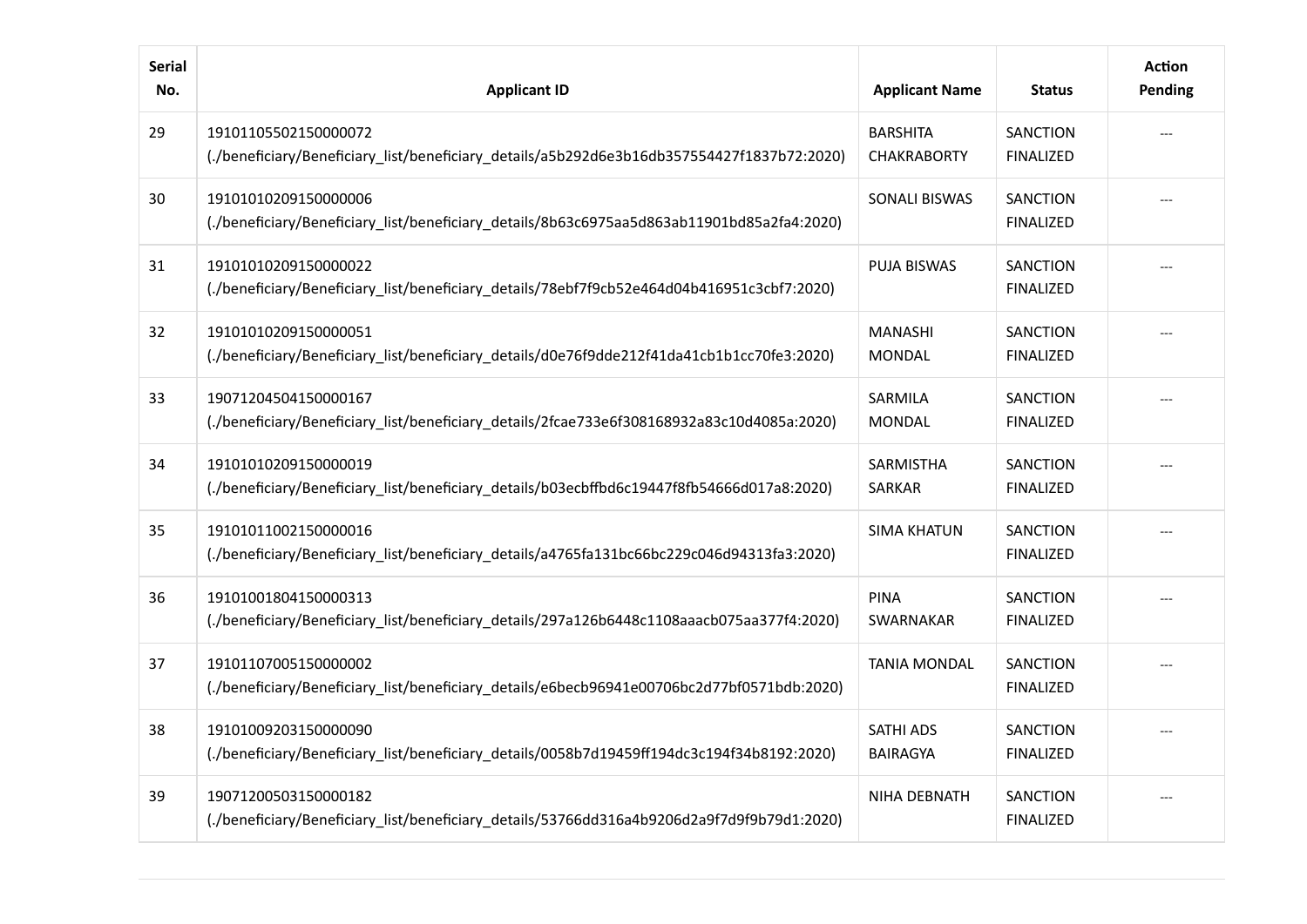| <b>Serial</b><br>No. | <b>Applicant ID</b>                                                                                                 | <b>Applicant Name</b>              | <b>Status</b>                       | <b>Action</b><br>Pending |
|----------------------|---------------------------------------------------------------------------------------------------------------------|------------------------------------|-------------------------------------|--------------------------|
| 40                   | 19101100501150000043<br>(./beneficiary/Beneficiary_list/beneficiary_details/a1ff20106c6254e42a751661fd71b249:2020)  | <b>RUNA KHATUN</b>                 | <b>SANCTION</b><br><b>FINALIZED</b> |                          |
| 41                   | 19101007604150000045<br>(./beneficiary/Beneficiary_list/beneficiary_details/a03e9aaec336b227b6330ba6de71568e:2020). | <b>ORPITA ROY</b>                  | <b>SANCTION</b><br><b>FINALIZED</b> |                          |
| 42                   | 19101102504180000179<br>(./beneficiary/Beneficiary_list/beneficiary_details/abc8489655df8f38973a7f76a4b6b1e5:2020). | <b>MILINA KHATUN</b>               | <b>SANCTION</b><br><b>FINALIZED</b> |                          |
| 43                   | 19101105502150000048<br>(./beneficiary/Beneficiary_list/beneficiary_details/303be34bac8592d61788ab2c3e534c0c:2020)  | <b>MOUSUMI</b><br><b>KHATUN</b>    | <b>SANCTION</b><br><b>FINALIZED</b> |                          |
| 44                   | 19101105502150000017<br>(./beneficiary/Beneficiary_list/beneficiary_details/6e3f78e185f9a777e36c8100b4c2f11d:2020)  | <b>TINA BISWAS</b>                 | SANCTION<br><b>FINALIZED</b>        |                          |
| 45                   | 19101105502150000018<br>(./beneficiary/Beneficiary_list/beneficiary_details/c173390e965aeaa1b28ef7237dc76367:2020)  | <b>PRITI BISWAS</b>                | SANCTION<br><b>FINALIZED</b>        |                          |
| 46                   | 19071710501150000024<br>(./beneficiary/Beneficiary_list/beneficiary_details/3c22ec6ef96535119a1738824aacde7e:2020). | <b>PUJA DUTTA</b>                  | <b>SANCTION</b><br><b>FINALIZED</b> |                          |
| 47                   | 19101105502160000082<br>(./beneficiary/Beneficiary_list/beneficiary_details/9454788e2d44d4cb572e238e8b9176c8:2020). | YASMINA<br><b>KHATUN</b>           | <b>SANCTION</b><br><b>FINALIZED</b> |                          |
| 48                   | 19101103503150000062<br>(./beneficiary/Beneficiary_list/beneficiary_details/f60118cf0771d1a1e6d71c2a4bee2d23:2020)  | <b>TANIA SULTANA</b>               | <b>SANCTION</b><br><b>FINALIZED</b> |                          |
| 49                   | 19101100501150000002<br>(./beneficiary/Beneficiary_list/beneficiary_details/f147ce2772f098971bc5bd235c6cd33b:2020)  | <b>KAZI SAMIMA</b><br><b>AKTER</b> | <b>SANCTION</b><br><b>FINALIZED</b> |                          |
| 50                   | 19101007604150000015<br>(./beneficiary/Beneficiary_list/beneficiary_details/955c1231b6d205e995c92a09e4d95ba2:2020)  | <b>BIMALA</b><br>PRAMANIK          | SANCTION<br><b>FINALIZED</b>        |                          |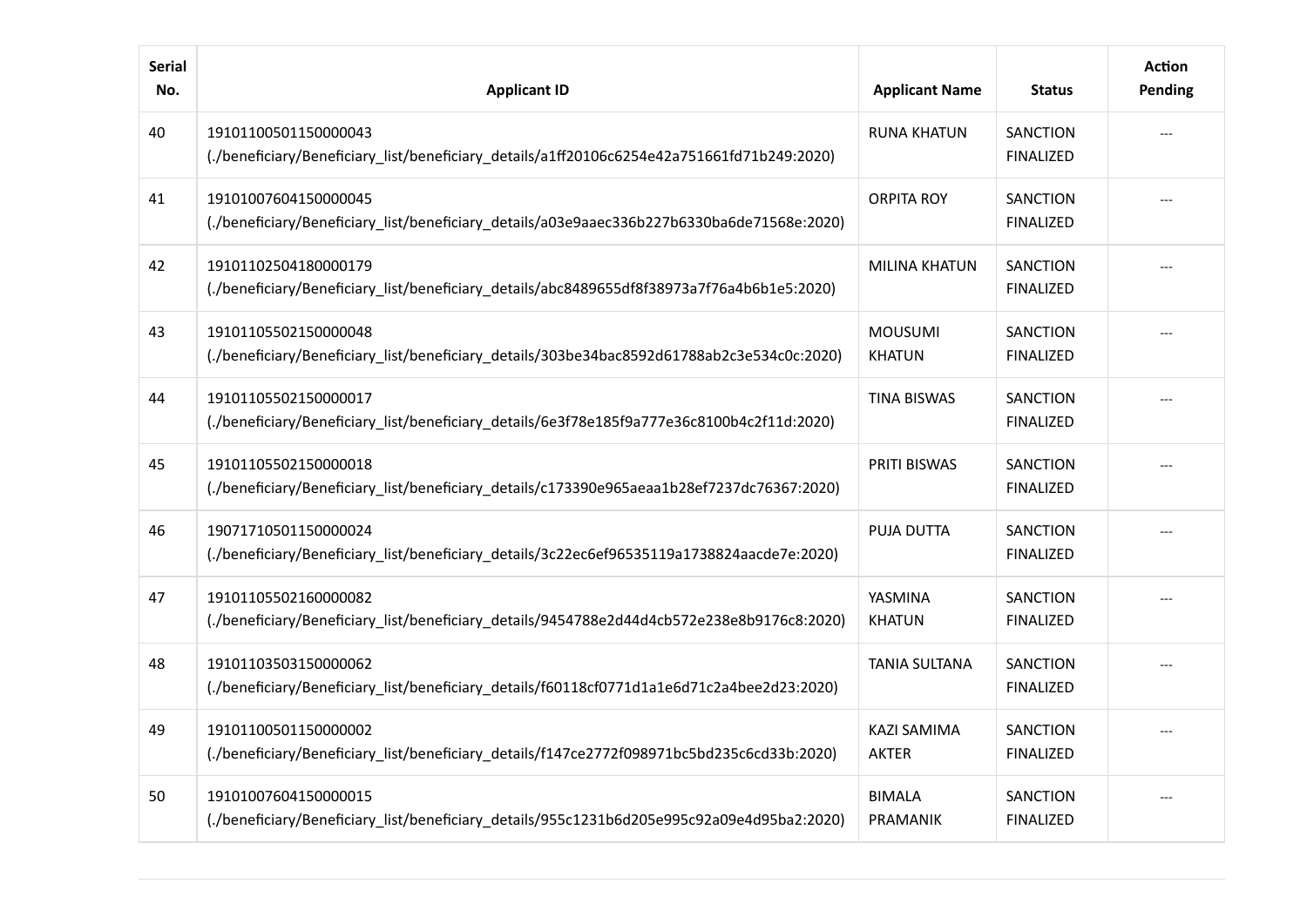| <b>Serial</b><br>No. | <b>Applicant ID</b>                                                                                                 | <b>Applicant Name</b>              | <b>Status</b>                       | <b>Action</b><br>Pending |
|----------------------|---------------------------------------------------------------------------------------------------------------------|------------------------------------|-------------------------------------|--------------------------|
| 51                   | 19101108705150000033<br>(./beneficiary/Beneficiary_list/beneficiary_details/eabca819fe852c67faa5cb0220eec1b0:2020)  | <b>TUKTUKI</b><br><b>PRAMANICK</b> | SANCTION<br><b>FINALIZED</b>        |                          |
| 52                   | 19101001804170000213<br>(./beneficiary/Beneficiary_list/beneficiary_details/944f971d08d63d85ce2c3fa30c45de35:2020)  | <b>DISHA ROY</b>                   | <b>SANCTION</b><br><b>FINALIZED</b> |                          |
| 53                   | 19101101204150000048<br>(./beneficiary/Beneficiary_list/beneficiary_details/7eda2ee4687107612e828cc3b700f0f4:2020). | <b>NASRIN ALIA</b>                 | SANCTION<br><b>FINALIZED</b>        |                          |
| 54                   | 19101006805160000007<br>(./beneficiary/Beneficiary_list/beneficiary_details/af530ff3f9885fb225598048f568d816:2020). | <b>SHAMPA BISWAS</b>               | SANCTION<br><b>FINALIZED</b>        |                          |
| 55                   | 19101010209150000034<br>(./beneficiary/Beneficiary_list/beneficiary_details/7592698bf1ef456e69b4dc0dd5297dd9:2020). | <b>MOUMITA</b><br><b>HALDER</b>    | SANCTION<br><b>FINALIZED</b>        |                          |
| 56                   | 19101107005150000143<br>(./beneficiary/Beneficiary_list/beneficiary_details/a99869b02af08c710f94f8748ac48cb9:2020). | <b>JHUMPA SARKAR</b>               | <b>SANCTION</b><br><b>FINALIZED</b> |                          |
| 57                   | 19101100501150000096<br>(./beneficiary/Beneficiary_list/beneficiary_details/fb1ce43510f4d5f50e493dee84b8d398:2020)  | <b>SAKILA SARMIN</b>               | <b>SANCTION</b><br><b>FINALIZED</b> |                          |
| 58                   | 19101107005160000064<br>(./beneficiary/Beneficiary_list/beneficiary_details/4892fb9d9d896ef810919705085590fa:2020)  | <b>MUNNI KHATUN</b>                | <b>SANCTION</b><br><b>FINALIZED</b> |                          |
| 59                   | 19101009203150000056<br>(./beneficiary/Beneficiary_list/beneficiary_details/132a95dec9796bfa56759675508398c6:2020). | <b>BIPASHA HALDER</b>              | <b>SANCTION</b><br><b>FINALIZED</b> |                          |
| 60                   | 19101009203150000055<br>(./beneficiary/Beneficiary_list/beneficiary_details/884cdc85ad0fe2409b56a7d3742323ff:2020)  | <b>SANCHITA</b><br>SWARNAKAR       | <b>SANCTION</b><br><b>FINALIZED</b> |                          |
| 61                   | 19101100501150000004<br>(./beneficiary/Beneficiary_list/beneficiary_details/25e99485fc38bdb6edf3411ac330cabd:2020). | <b>PURNIMA</b><br><b>KHATUN</b>    | SANCTION<br><b>FINALIZED</b>        |                          |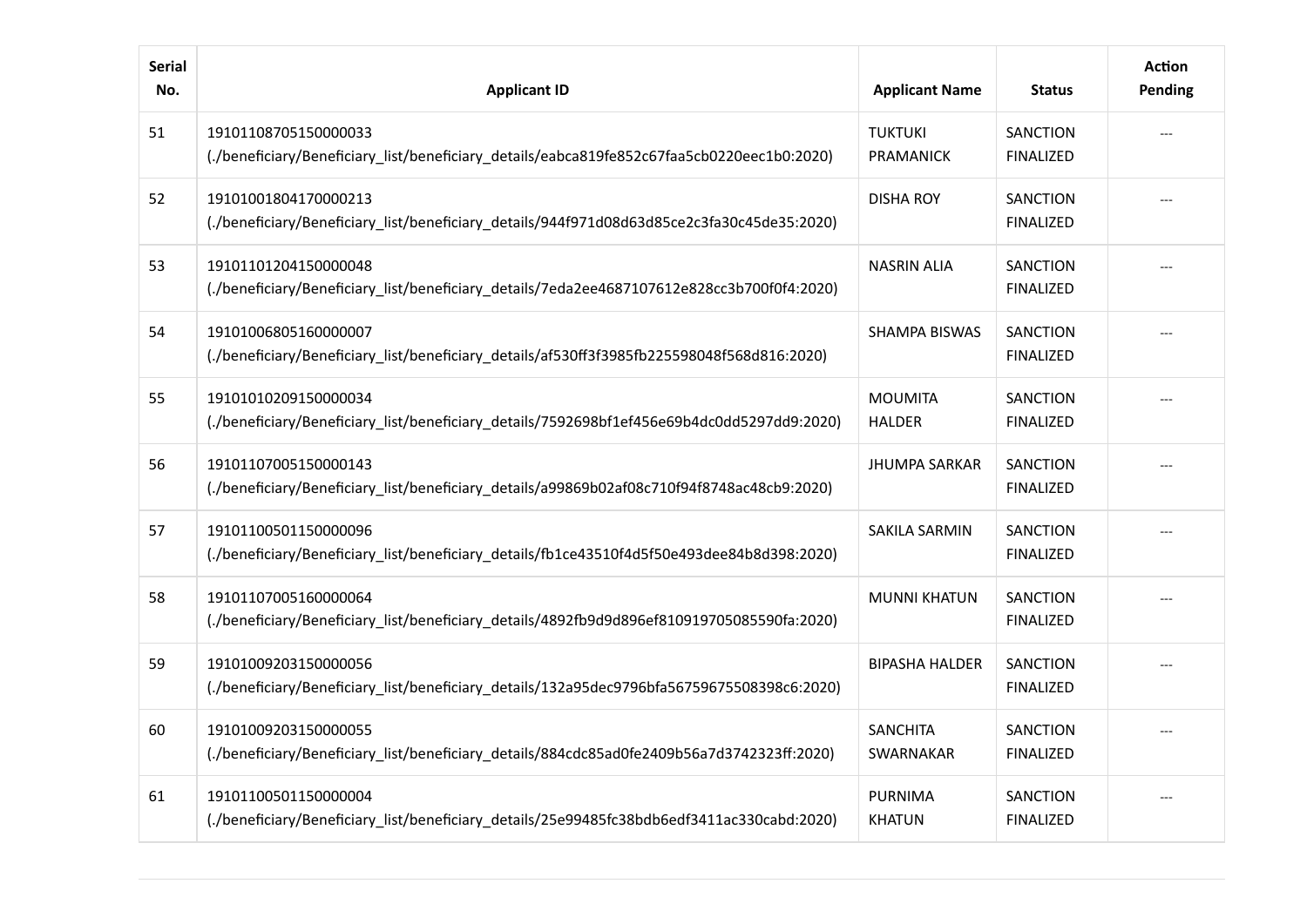| <b>Serial</b><br>No. | <b>Applicant ID</b>                                                                                                 | <b>Applicant Name</b>               | <b>Status</b>                       | <b>Action</b><br>Pending |
|----------------------|---------------------------------------------------------------------------------------------------------------------|-------------------------------------|-------------------------------------|--------------------------|
| 62                   | 19101006001150000008<br>(./beneficiary/Beneficiary_list/beneficiary_details/0395d1727e5d9e3a87a3d456bfaf693d:2020). | SADHANA<br><b>MONDAL</b>            | SANCTION<br><b>FINALIZED</b>        |                          |
| 63                   | 19101102302150000014<br>(./beneficiary/Beneficiary_list/beneficiary_details/fc897c841120104d0da655b478beda12:2020). | LALBANU<br><b>KHATUN</b>            | <b>SANCTION</b><br><b>FINALIZED</b> |                          |
| 64                   | 19101102302150000007<br>(./beneficiary/Beneficiary_list/beneficiary_details/4ba584aeb88075c4538d02797fff3622:2020). | PURNIMA<br><b>KHATUN</b>            | <b>SANCTION</b><br><b>FINALIZED</b> |                          |
| 65                   | 19101107005150000014<br>(./beneficiary/Beneficiary_list/beneficiary_details/ae08ff1b7fec5cb6441ee6f6e9683d8b:2020). | DEBASMITA PAL                       | <b>SANCTION</b><br><b>FINALIZED</b> |                          |
| 66                   | 19101102504150000023<br>(./beneficiary/Beneficiary_list/beneficiary_details/9ff784ccabe954f2692785de83fca72a:2020). | <b>NAJMINA</b><br><b>KHATUN</b>     | SANCTION<br><b>FINALIZED</b>        |                          |
| 67                   | 19101007604150000047<br>(./beneficiary/Beneficiary_list/beneficiary_details/0335196e5ed51175644eebb168abcd21:2020). | <b>SATI MONDAL</b>                  | <b>SANCTION</b><br><b>FINALIZED</b> |                          |
| 68                   | 19101102504150000046<br>(./beneficiary/Beneficiary_list/beneficiary_details/ef94cad604bcdcb0e02537ea22b2a849:2020). | SABNAM<br>MANDAL                    | <b>SANCTION</b><br><b>FINALIZED</b> |                          |
| 69                   | 19101102504150000097<br>(./beneficiary/Beneficiary_list/beneficiary_details/1b9c025e41d87405c0651c31b6bf0c9d:2020). | <b>JEBA FARJINA</b><br>KHATUNMONDAL | SANCTION<br><b>FINALIZED</b>        |                          |
| 70                   | 19101101803150000003<br>(./beneficiary/Beneficiary_list/beneficiary_details/9c779600dea581dbdf16d6457ce86ea8:2020). | <b>MOMINA</b><br><b>KHATUN</b>      | <b>SANCTION</b><br><b>FINALIZED</b> |                          |
| 71                   | 19101102504150000049<br>(./beneficiary/Beneficiary_list/beneficiary_details/c348633e486a091ef3e29dbea24fe4b7:2020). | ROJIFA KHATUN                       | <b>SANCTION</b><br><b>FINALIZED</b> |                          |
| 72                   | 19101102504150000030<br>(./beneficiary/Beneficiary_list/beneficiary_details/7b41bd93ad03b840ac30745293cbe8a2:2020). | <b>RIMPA</b><br>KHAMARU             | SANCTION<br><b>FINALIZED</b>        |                          |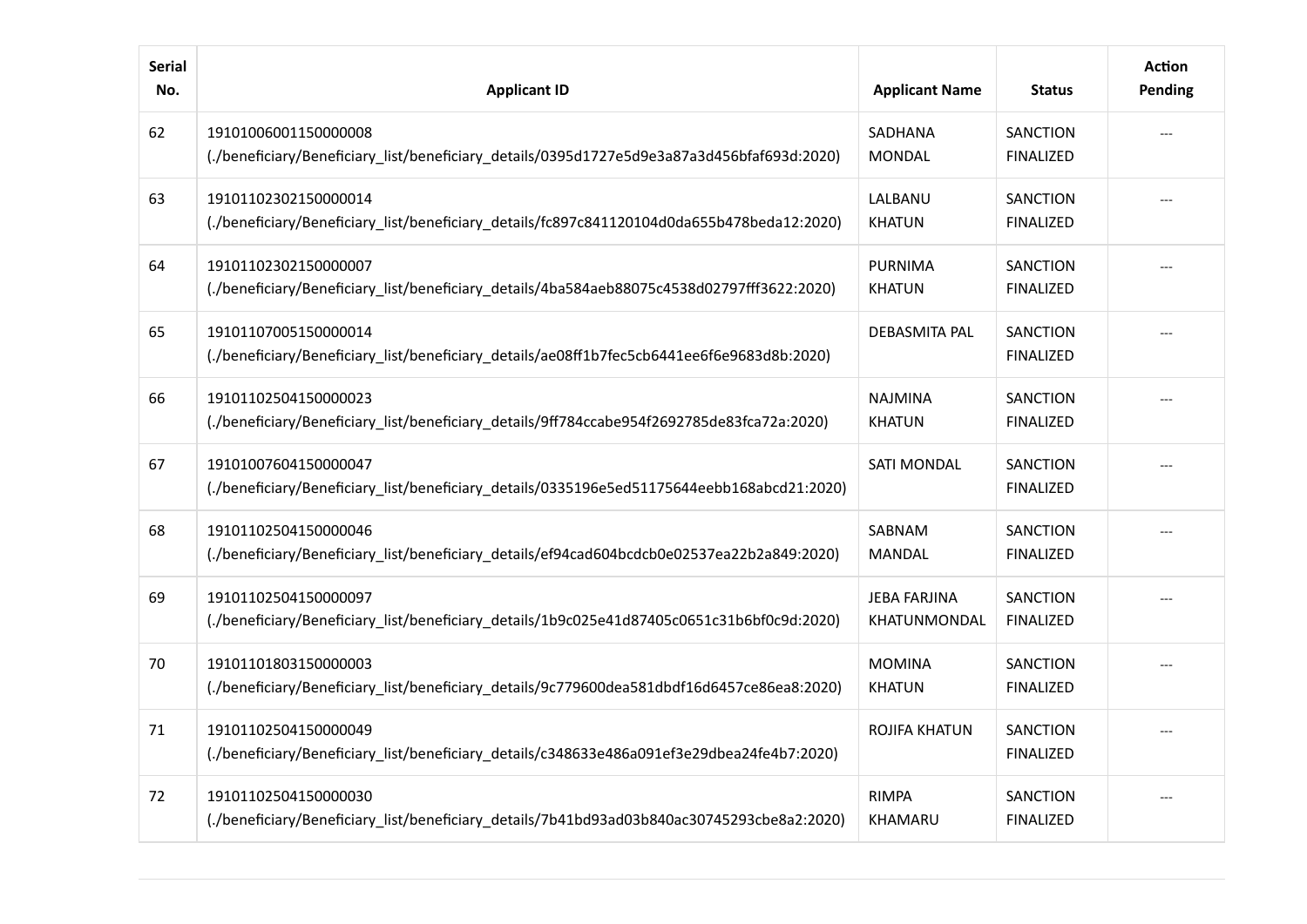| <b>Serial</b><br>No. | <b>Applicant ID</b>                                                                                                 | <b>Applicant Name</b>            | <b>Status</b>                       | <b>Action</b><br>Pending |
|----------------------|---------------------------------------------------------------------------------------------------------------------|----------------------------------|-------------------------------------|--------------------------|
| 73                   | 19101105502170000091<br>(./beneficiary/Beneficiary_list/beneficiary_details/a7a0554fabaeae890ffeb606a7df555a:2020)  | <b>SONIA MONDAL</b>              | SANCTION<br><b>FINALIZED</b>        |                          |
| 74                   | 19101102302150000111<br>(./beneficiary/Beneficiary_list/beneficiary_details/7702075dc2eb1fb9857212c00b76e5db:2020)  | <b>ACHHIYA</b><br><b>KHATUN</b>  | <b>SANCTION</b><br><b>FINALIZED</b> |                          |
| 75                   | 19101100501150000119<br>(./beneficiary/Beneficiary_list/beneficiary_details/b476bf19e3c707a8c692a51a44a78aa7:2020). | <b>TANIA SULTANA</b>             | <b>SANCTION</b><br><b>FINALIZED</b> |                          |
| 76                   | 19101100501170000075<br>(./beneficiary/Beneficiary_list/beneficiary_details/2b524db636ac18af21b4393cfe325b51:2020). | <b>KAJI AYESHA</b><br>SIDDIKA    | <b>SANCTION</b><br><b>FINALIZED</b> |                          |
| 77                   | 19101100501160000055<br>(./beneficiary/Beneficiary_list/beneficiary_details/9189fc7f7e82c4188a5dd61ef8e52c76:2020)  | <b>BARSHA KHATUN</b>             | <b>SANCTION</b><br><b>FINALIZED</b> |                          |
| 78                   | 19101001804150000175<br>(./beneficiary/Beneficiary_list/beneficiary_details/0135d32d021024634d2179aa6bbb20fc:2020)  | <b>RIPUNA KHATUN</b>             | <b>SANCTION</b><br><b>FINALIZED</b> |                          |
| 79                   | 19101102504150000133<br>(./beneficiary/Beneficiary_list/beneficiary_details/d6252efd63b4c273d55128c4b27bbd96:2020)  | <b>MURSHIDA</b><br><b>KHATUN</b> | <b>SANCTION</b><br><b>FINALIZED</b> |                          |
| 80                   | 19101102504150000124<br>(./beneficiary/Beneficiary_list/beneficiary_details/941c804125189d33bf7158a26ddcf7cc:2020)  | <b>HAFSA KHATUN</b>              | <b>SANCTION</b><br><b>FINALIZED</b> |                          |
| 81                   | 19101102504150000100<br>(./beneficiary/Beneficiary_list/beneficiary_details/9c91f6e5d43da44b6dc30c12e6b1a968:2020)  | <b>DELUARA</b><br><b>KHATUN</b>  | SANCTION<br><b>FINALIZED</b>        |                          |
| 82                   | 19101102504160000010<br>(./beneficiary/Beneficiary_list/beneficiary_details/c9b6ecc80107d6f1f901b16f190938b0:2020)  | <b>HASIBA KHATUN</b>             | SANCTION<br><b>FINALIZED</b>        |                          |
| 83                   | 19101102504150000012<br>(./beneficiary/Beneficiary_list/beneficiary_details/b912a574ef3807fc793b659e7aaffd56:2020). | <b>JESMINA</b><br><b>KHATUN</b>  | SANCTION<br><b>FINALIZED</b>        |                          |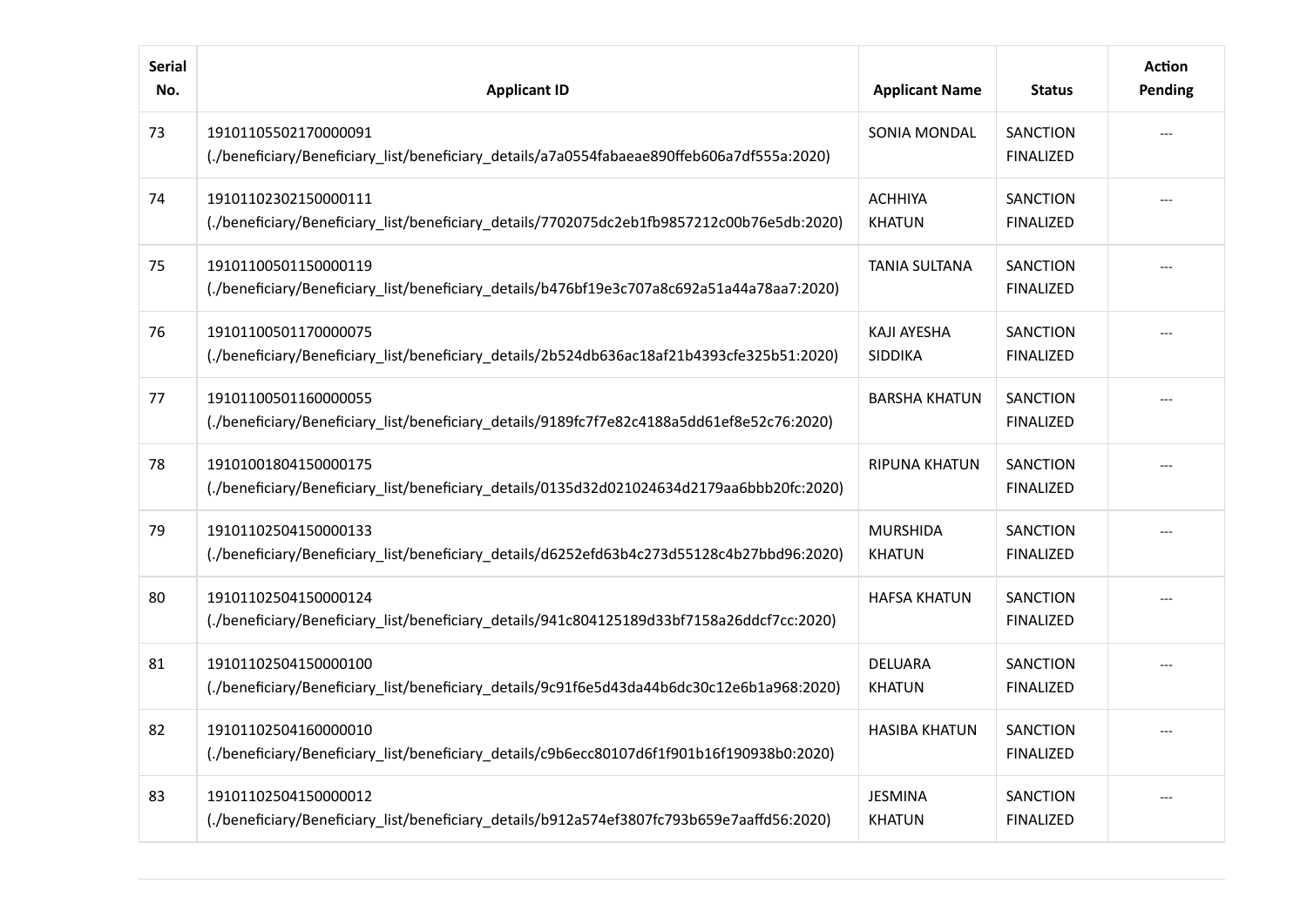| <b>Serial</b><br>No. | <b>Applicant ID</b>                                                                                                 | <b>Applicant Name</b>            | <b>Status</b>                       | <b>Action</b><br>Pending |
|----------------------|---------------------------------------------------------------------------------------------------------------------|----------------------------------|-------------------------------------|--------------------------|
| 84                   | 19101100501150000103<br>(./beneficiary/Beneficiary_list/beneficiary_details/b664ee72d0c1469ba57ff5509d3919d6:2020). | <b>SINTHIA</b><br><b>SHABNAM</b> | SANCTION<br><b>FINALIZED</b>        |                          |
| 85                   | 19101107005150000013<br>(./beneficiary/Beneficiary_list/beneficiary_details/91578300a28a619cdb0b2ea28f451793:2020). | <b>MOUMITA PAL</b>               | <b>SANCTION</b><br><b>FINALIZED</b> |                          |
| 86                   | 19101102504150000001<br>(./beneficiary/Beneficiary_list/beneficiary_details/ebc64dfd3677c7c01060a541a4e909da:2020). | SARJINA KHATUN                   | <b>SANCTION</b><br><b>FINALIZED</b> |                          |
| 87                   | 19101100501150000102<br>(./beneficiary/Beneficiary_list/beneficiary_details/205fab13a010b2d3fc8eb4df720401b6:2020). | EVIKAJESMIN<br><b>FERDOUSI</b>   | SANCTION<br><b>FINALIZED</b>        |                          |
| 88                   | 19101009203150000054<br>(./beneficiary/Beneficiary_list/beneficiary_details/1a5eeae433413fc602ed94c60d688900:2020). | <b>ALOPANA</b><br><b>MONDAL</b>  | SANCTION<br><b>FINALIZED</b>        |                          |
| 89                   | 19101102504150000092<br>(./beneficiary/Beneficiary_list/beneficiary_details/c37f1a87a7db5925e782d0e7a501132b:2020). | <b>MOUMITA</b><br><b>MONDAL</b>  | <b>SANCTION</b><br><b>FINALIZED</b> |                          |
| 90                   | 19101100501150000133<br>(./beneficiary/Beneficiary_list/beneficiary_details/fea335e5dbdb311cddac71f202608bc4:2020). | <b>JESMINA</b><br><b>KHATUN</b>  | SANCTION<br><b>FINALIZED</b>        |                          |
| 91                   | 19101100501150000088<br>(./beneficiary/Beneficiary_list/beneficiary_details/1ce1e56877038ab1757a913f7f7934c8:2020). | <b>JANATAJ KHATUN</b>            | SANCTION<br><b>FINALIZED</b>        |                          |
| 92                   | 19101107005150000092<br>(./beneficiary/Beneficiary_list/beneficiary_details/fc3759246f164246738f6f91743859bf:2020). | PUSPITA KHATUN                   | SANCTION<br><b>FINALIZED</b>        |                          |
| 93                   | 19101107005160000035<br>(./beneficiary/Beneficiary_list/beneficiary_details/9fb55e2a4e5f16a33af19d4ecd55db62:2020). | PUJA GOSWAMI                     | SANCTION<br><b>FINALIZED</b>        |                          |
| 94                   | 19101102504150000054<br>(./beneficiary/Beneficiary_list/beneficiary_details/997e2393ca07333428e5d420faa237bb:2020). | <b>SULEKHA</b><br>SARDAR         | SANCTION<br><b>FINALIZED</b>        |                          |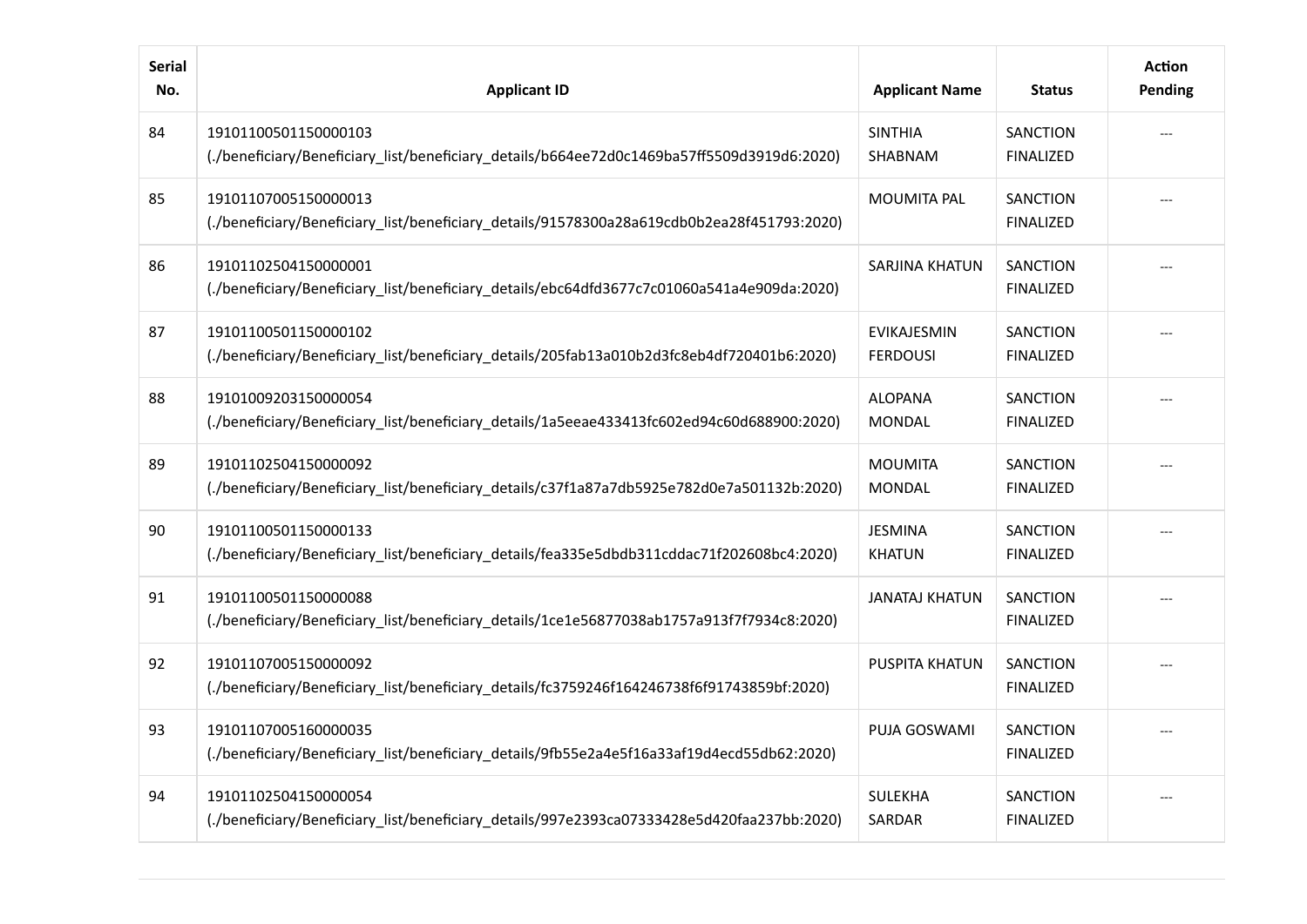| <b>Serial</b><br>No. | <b>Applicant ID</b>                                                                                                 | <b>Applicant Name</b>              | <b>Status</b>                       | <b>Action</b><br>Pending |
|----------------------|---------------------------------------------------------------------------------------------------------------------|------------------------------------|-------------------------------------|--------------------------|
| 95                   | 19071201702160000003<br>(./beneficiary/Beneficiary_list/beneficiary_details/1c28e8e2ced3723276c126dc37a2d287:2020)  | <b>AYANTIKA</b><br><b>PRAMANIK</b> | SANCTION<br><b>FINALIZED</b>        |                          |
| 96                   | 19101102504150000070<br>(./beneficiary/Beneficiary_list/beneficiary_details/7c8bf61ebd3e0099875d8688a67e9262:2020)  | <b>MONSIZA</b><br><b>KHATUN</b>    | <b>SANCTION</b><br><b>FINALIZED</b> |                          |
| 97                   | 19101102504150000094<br>(./beneficiary/Beneficiary_list/beneficiary_details/0fd741c81c4bb5a7d42d7f74096888fe:2020). | <b>RIYA KHATUN</b>                 | <b>SANCTION</b><br><b>FINALIZED</b> |                          |
| 98                   | 19101102504150000090<br>(./beneficiary/Beneficiary_list/beneficiary_details/a9daf352cfc963d4a6a725af4696b358:2020). | SANJIDA KHATUN                     | SANCTION<br><b>FINALIZED</b>        |                          |
| 99                   | 19101102504150000098<br>(./beneficiary/Beneficiary_list/beneficiary_details/7674d38ccc3f0cc6f64fb5c6ca9b5675:2020). | <b>REKSONA</b><br><b>KHATUN</b>    | SANCTION<br><b>FINALIZED</b>        |                          |
| 100                  | 19101100501150000049<br>(./beneficiary/Beneficiary_list/beneficiary_details/6139bcd5e90f2a918bb06616c4e68cfc:2020)  | POPI KHATUN                        | <b>SANCTION</b><br><b>FINALIZED</b> |                          |
| 101                  | 19101100501150000025<br>(./beneficiary/Beneficiary_list/beneficiary_details/875c3e1b9c0ee3bfdd06fd98372daad5:2020)  | <b>JESMINA</b><br><b>KHATUN</b>    | <b>SANCTION</b><br><b>FINALIZED</b> |                          |
| 102                  | 19101100501160000026<br>(./beneficiary/Beneficiary_list/beneficiary_details/284675a245b67e2becdba77b8cad448a:2020). | <b>ARPITA DAS</b>                  | <b>SANCTION</b><br><b>FINALIZED</b> |                          |
| 103                  | 19101100501150000053<br>(./beneficiary/Beneficiary_list/beneficiary_details/fae7ab4ac0905f10aab3291d8e639b3d:2020)  | <b>RIMA KHATUN</b>                 | <b>SANCTION</b><br><b>FINALIZED</b> |                          |
| 104                  | 19101100501170000048<br>(./beneficiary/Beneficiary_list/beneficiary_details/7430e66ae773282996b7bcf8c258ad02:2020)  | <b>ITI MONDAL</b>                  | <b>SANCTION</b><br><b>FINALIZED</b> |                          |
| 105                  | 19101100501150000009<br>(./beneficiary/Beneficiary_list/beneficiary_details/c12985ab6e12ec547c757ba519c034d9:2020)  | <b>SAKHINA</b><br><b>KHATUN</b>    | <b>SANCTION</b><br><b>FINALIZED</b> |                          |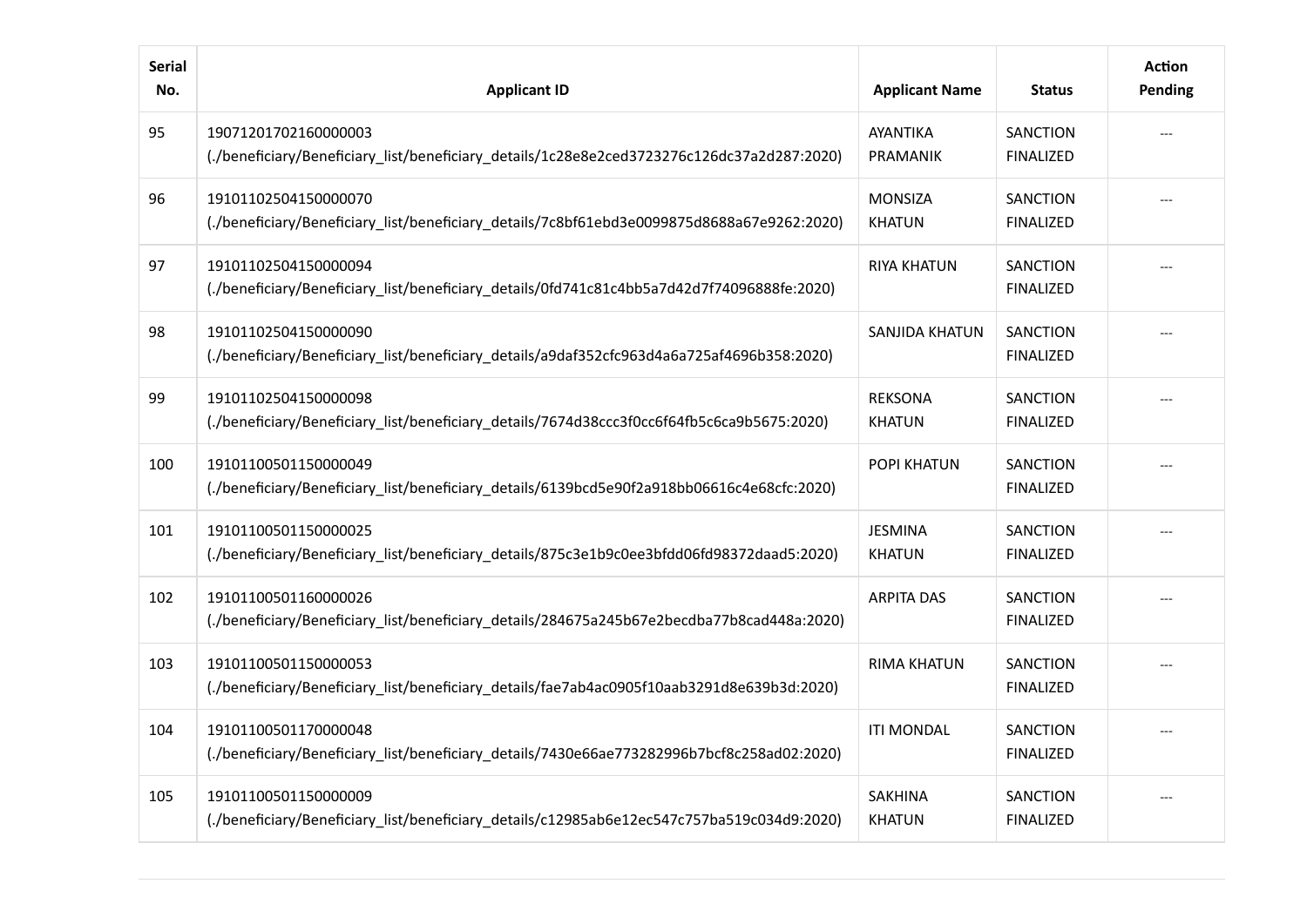| <b>Serial</b><br>No. | <b>Applicant ID</b>                                                                                                 | <b>Applicant Name</b>           | <b>Status</b>                       | <b>Action</b><br>Pending |
|----------------------|---------------------------------------------------------------------------------------------------------------------|---------------------------------|-------------------------------------|--------------------------|
| 106                  | 19101011002150000028<br>(./beneficiary/Beneficiary_list/beneficiary_details/2ea8f5bbea6dbdb435b7a653112c9d57:2020)  | <b>MUNMUN</b><br><b>KHATUN</b>  | SANCTION<br><b>FINALIZED</b>        |                          |
| 107                  | 19101011002150000012<br>(./beneficiary/Beneficiary_list/beneficiary_details/db36453ea186a2418ff74b1876f92ac3:2020)  | <b>RUMIYA KHATUN</b>            | <b>SANCTION</b><br><b>FINALIZED</b> |                          |
| 108                  | 19071201702150000029<br>(./beneficiary/Beneficiary_list/beneficiary_details/4b8ed28fd2e73e2e74793a741dfc98c3:2020). | ANIMA MANDAL                    | <b>SANCTION</b><br><b>FINALIZED</b> |                          |
| 109                  | 19101102302150000057<br>(./beneficiary/Beneficiary_list/beneficiary_details/3338a55fe37f7e6aa491a3019e88a41f:2020). | SAHANAJ<br><b>SULTANA</b>       | <b>SANCTION</b><br><b>FINALIZED</b> |                          |
| 110                  | 19101011002150000006<br>(./beneficiary/Beneficiary_list/beneficiary_details/ce0de10f39a93270f7b08fa1e4a486d2:2020)  | SABANA KHATUN                   | SANCTION<br><b>FINALIZED</b>        |                          |
| 111                  | 19101100501160000053<br>(./beneficiary/Beneficiary_list/beneficiary_details/c83104afdac706af994fc5f97183ddea:2020). | <b>RUPALI KHATUN</b>            | <b>SANCTION</b><br><b>FINALIZED</b> |                          |
| 112                  | 19101100107150000001<br>(./beneficiary/Beneficiary_list/beneficiary_details/c94a1d8ef6a49b44371ef0e278966383:2020)  | <b>SAKHINA</b><br><b>KHATUN</b> | <b>SANCTION</b><br><b>FINALIZED</b> |                          |
| 113                  | 19101100501160000011<br>(./beneficiary/Beneficiary_list/beneficiary_details/d010b4ab6099c59a8af6b85bd6e46ccd:2020)  | SABINA YASMIN                   | <b>SANCTION</b><br><b>FINALIZED</b> |                          |
| 114                  | 19101100501150000148<br>(./beneficiary/Beneficiary_list/beneficiary_details/74438e2319df057868e37cc9377d707d:2020)  | PRATIMA<br>PRAMANIK             | <b>SANCTION</b><br><b>FINALIZED</b> |                          |
| 115                  | 19101011002150000020<br>(./beneficiary/Beneficiary_list/beneficiary_details/dbc3a6093a9784b5999721b93c5b6cf2:2020)  | <b>SONIA KHATUN</b>             | <b>SANCTION</b><br><b>FINALIZED</b> |                          |
| 116                  | 19071204103150000059<br>(./beneficiary/Beneficiary_list/beneficiary_details/e37c698bc598bf8fae00999aebf53d69:2020). | <b>ESHA HALDAR</b>              | <b>SANCTION</b><br><b>FINALIZED</b> |                          |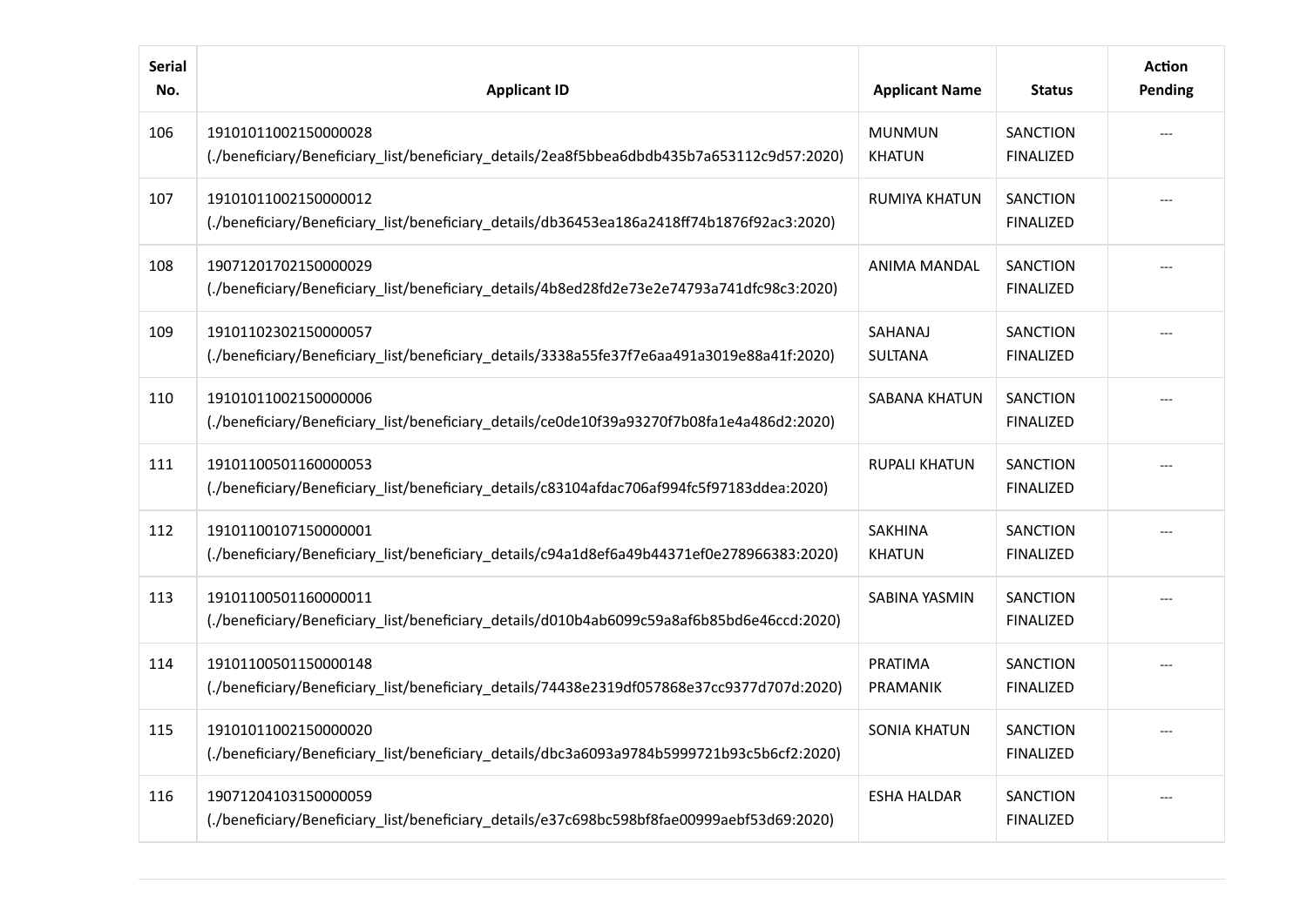| <b>Serial</b><br>No. | <b>Applicant ID</b>                                                                                                 | <b>Applicant Name</b>            | <b>Status</b>                       | <b>Action</b><br>Pending |
|----------------------|---------------------------------------------------------------------------------------------------------------------|----------------------------------|-------------------------------------|--------------------------|
| 117                  | 19101102504150000096<br>(./beneficiary/Beneficiary_list/beneficiary_details/de7a0d55a5bdc1e450d77437373f1abb:2020)  | RUMIYA MANDAL                    | <b>SANCTION</b><br><b>FINALIZED</b> |                          |
| 118                  | 19101107005150000067<br>(./beneficiary/Beneficiary_list/beneficiary_details/73f9921591bfd38f478e8d2e794efa53:2020). | PAPIYA KHATUN                    | <b>SANCTION</b><br><b>FINALIZED</b> |                          |
| 119                  | 19101100501150000089<br>(./beneficiary/Beneficiary_list/beneficiary_details/00783ee40c16b87b1b8a6c1f9341dc08:2020)  | <b>SUSMITA</b><br><b>KHATUN</b>  | <b>SANCTION</b><br><b>FINALIZED</b> |                          |
| 120                  | 19101011002160000012<br>(./beneficiary/Beneficiary_list/beneficiary_details/f10b8d21cd1064aa4dd67dedbe3cfa55:2020). | RANUFA KHATUN                    | <b>SANCTION</b><br><b>FINALIZED</b> |                          |
| 121                  | 19101011002160000025<br>(./beneficiary/Beneficiary_list/beneficiary_details/19e2b209ccd04b3a74fa1779f9984170:2020)  | <b>JESMINA</b><br><b>KHATUN</b>  | <b>SANCTION</b><br><b>FINALIZED</b> |                          |
| 122                  | 19101011002150000015<br>(./beneficiary/Beneficiary_list/beneficiary_details/8dcb32252535bb405f4fbd5256da1c5d:2020)  | <b>MOUTUSI</b><br><b>KUNDU</b>   | <b>SANCTION</b><br><b>FINALIZED</b> |                          |
| 123                  | 19101107005150000185<br>(./beneficiary/Beneficiary_list/beneficiary_details/67f63407c75df8a691f65a35716cdeee:2020)  | <b>RINKU KHATUN</b>              | <b>SANCTION</b><br><b>FINALIZED</b> |                          |
| 124                  | 19101100107150000004<br>(./beneficiary/Beneficiary_list/beneficiary_details/736243099d6a51c1fe14457932cd6726:2020)  | <b>RIYA KHATUN</b>               | <b>SANCTION</b><br><b>FINALIZED</b> |                          |
| 125                  | 19101100501150000123<br>(./beneficiary/Beneficiary_list/beneficiary_details/175be8184c47f6f9b95dd33a4c946f96:2020)  | <b>RIA MONDAL</b>                | <b>SANCTION</b><br><b>FINALIZED</b> |                          |
| 126                  | 19101102504150000091<br>(./beneficiary/Beneficiary_list/beneficiary_details/61468c6dcca733593631581c2908e881:2020). | <b>ISMATARA</b><br><b>KHATUN</b> | <b>SANCTION</b><br><b>FINALIZED</b> |                          |
| 127                  | 19101011002150000021<br>(./beneficiary/Beneficiary_list/beneficiary_details/331d015dd9c04076f80ab5ae93b10f82:2020)  | <b>FARHANA</b><br><b>SHAIKH</b>  | <b>SANCTION</b><br><b>FINALIZED</b> |                          |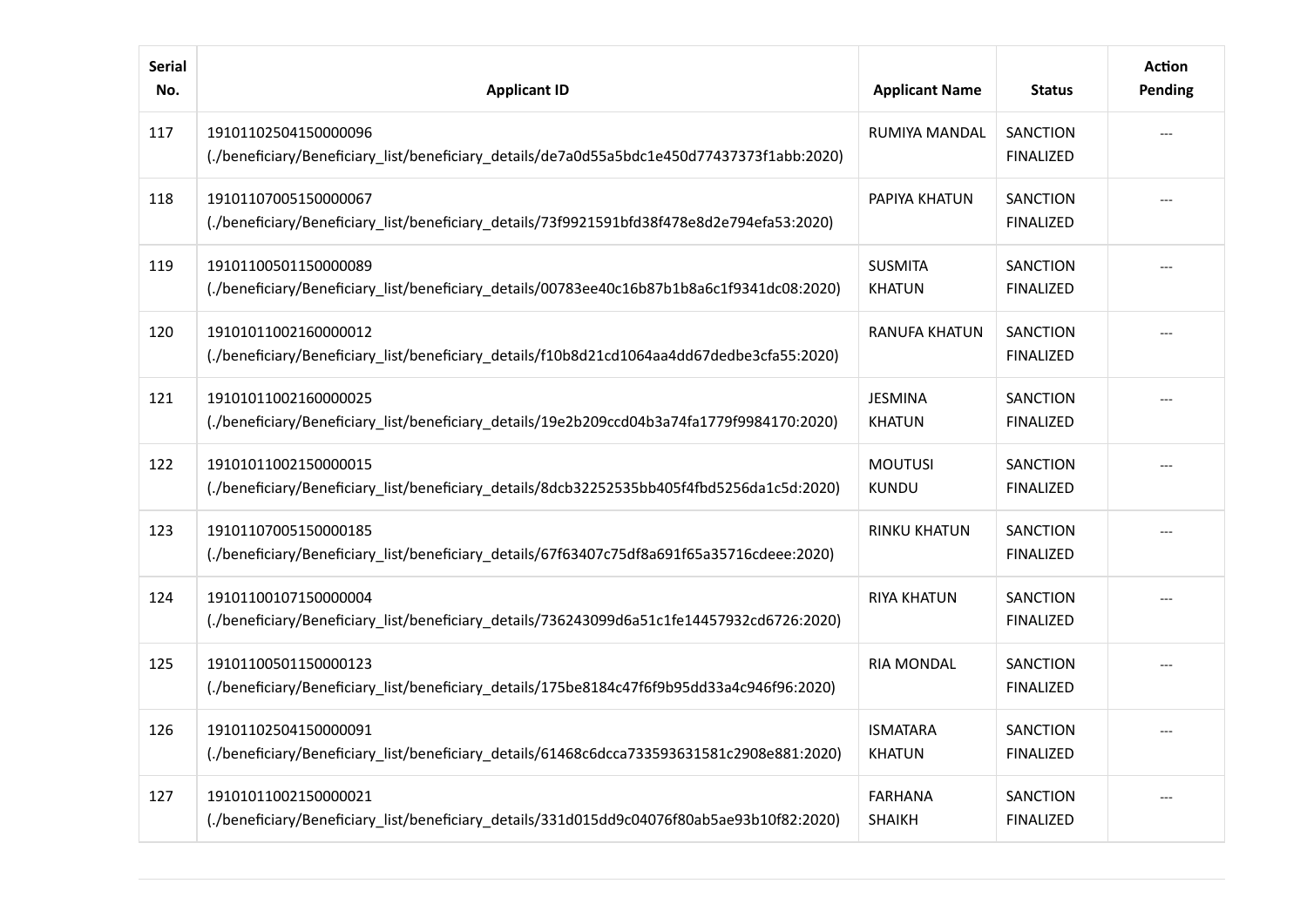| <b>Serial</b><br>No. | <b>Applicant ID</b>                                                                                                  | <b>Applicant Name</b>             | <b>Status</b>                       | <b>Action</b><br>Pending |
|----------------------|----------------------------------------------------------------------------------------------------------------------|-----------------------------------|-------------------------------------|--------------------------|
| 128                  | 19101011002150000024<br>(./beneficiary/Beneficiary_list/beneficiary_details/cd4bcd0d1bea131234608a53f77cfb0c:2020)   | <b>MENUARA</b><br><b>KHATUN</b>   | <b>SANCTION</b><br><b>FINALIZED</b> |                          |
| 129                  | 19101011002150000033<br>(./beneficiary/Beneficiary_list/beneficiary_details/2fde59f511e970326b997b2635e37dd2:2020)   | <b>RUMANA PARVIN</b>              | <b>SANCTION</b><br><b>FINALIZED</b> |                          |
| 130                  | 19101104501150000009<br>(./beneficiary/Beneficiary_list/beneficiary_details/e67f902e62cd354b5712e99fe3fdbd91:2020).  | SWAPNA BISWAS                     | <b>SANCTION</b><br><b>FINALIZED</b> |                          |
| 131                  | 19101100501150000090<br>(./beneficiary/Beneficiary_list/beneficiary_details/b5eb324efd30bbe17452b6a0538612e2:2020)   | <b>ARPITA SARKAR</b>              | <b>SANCTION</b><br><b>FINALIZED</b> |                          |
| 132                  | 19101001804150000180<br>(./beneficiary/Beneficiary_list/beneficiary_details/c83f564722634c79459f62c1544a45e3:2020).  | <b>PRITISHA</b><br><b>DEBNATH</b> | <b>SANCTION</b><br><b>FINALIZED</b> |                          |
| 133                  | 19101001804150000237<br>(./beneficiary/Beneficiary_list/beneficiary_details/d084949417e43dec3054f6f878a71eba:2020).  | SANJUKTA<br><b>MANDAL</b>         | <b>SANCTION</b><br><b>FINALIZED</b> |                          |
| 134                  | 19101105502150000033<br>(./beneficiary/Beneficiary_list/beneficiary_details/8b0b3097a7b531ac8deb313a1607c154:2020).  | <b>SUPRIYA</b><br>MANDAL          | <b>SANCTION</b><br><b>FINALIZED</b> |                          |
| 135                  | 19101007604150000136<br>(./beneficiary/Beneficiary_list/beneficiary_details/72afc6a1971ee9c46b4ece23ed120195:2020)   | <b>SHAMPA KHATUN</b>              | <b>SANCTION</b><br><b>FINALIZED</b> |                          |
| 136                  | 19101001804150000067<br>(./beneficiary/Beneficiary_list/beneficiary_details/78d19fd053c2e524382e0af572748778:2020)   | SANGITA KUMDU                     | <b>SANCTION</b><br><b>FINALIZED</b> |                          |
| 137                  | 19101102504180000029<br>(./beneficiary/Beneficiary_list/beneficiary_details/e51ee44b735ed0686b0865349f586b94:2020).) | <b>NASRIN KHATUN</b>              | <b>SANCTION</b><br><b>FINALIZED</b> |                          |
| 138                  | 19101107005150000059<br>(./beneficiary/Beneficiary_list/beneficiary_details/ebfa4122bd15998d9f3159ae1cb480c6:2020)   | <b>TANIYA KHATUN</b>              | <b>SANCTION</b><br><b>FINALIZED</b> |                          |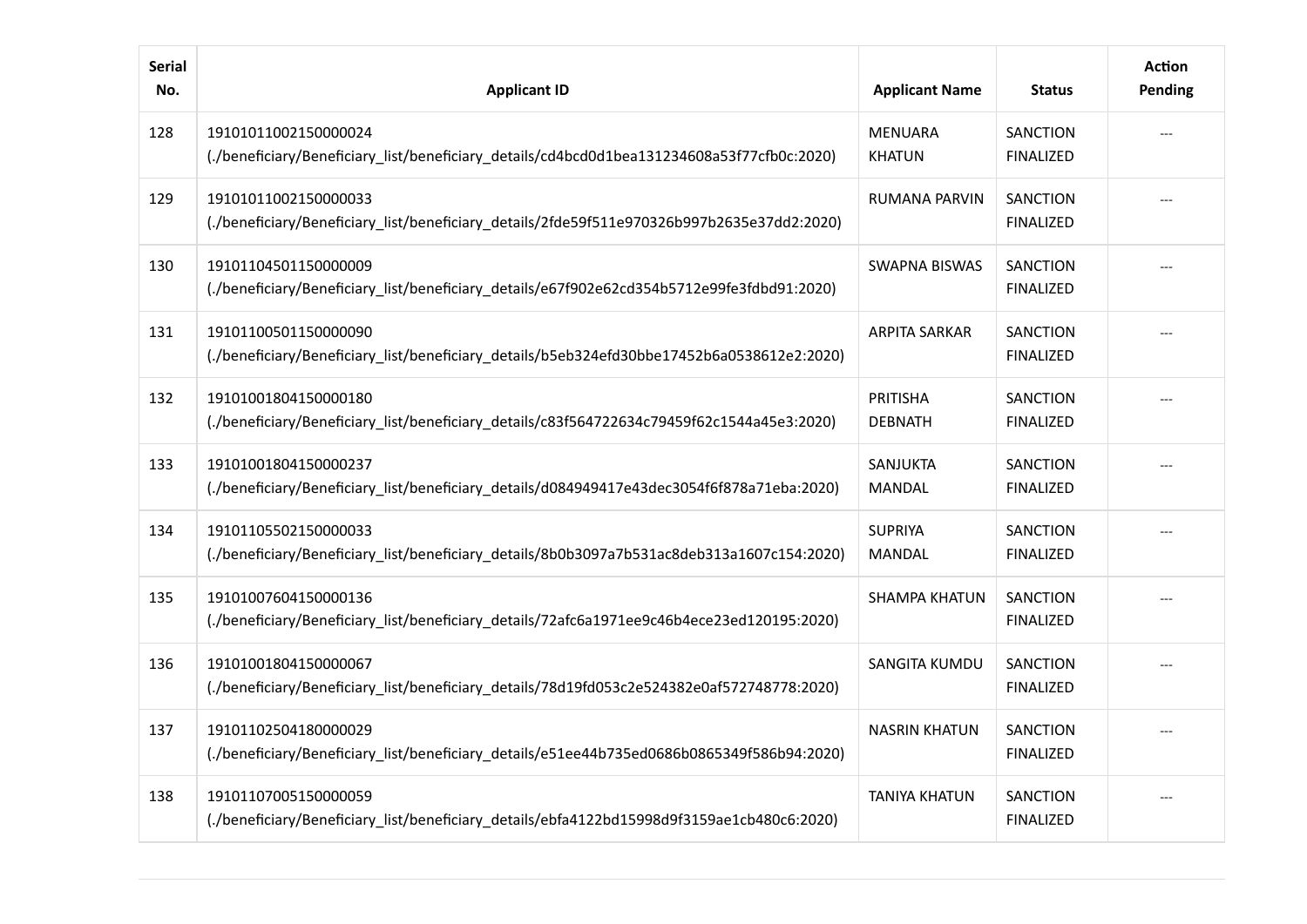| <b>Serial</b><br>No. | <b>Applicant ID</b>                                                                                                 | <b>Applicant Name</b>            | <b>Status</b>                       | <b>Action</b><br>Pending |
|----------------------|---------------------------------------------------------------------------------------------------------------------|----------------------------------|-------------------------------------|--------------------------|
| 139                  | 19101110103170000097<br>(./beneficiary/Beneficiary_list/beneficiary_details/5021b8e72f5b94031e8fe8b1137cb719:2020)  | SABINA EASMIN                    | <b>SANCTION</b><br><b>FINALIZED</b> |                          |
| 140                  | 19101107005150000007<br>(./beneficiary/Beneficiary_list/beneficiary_details/68d6165e33d8491a242bb7d069c77c4f:2020)  | SAJIDA KHATUN                    | <b>SANCTION</b><br><b>FINALIZED</b> |                          |
| 141                  | 19101007604150000007<br>(./beneficiary/Beneficiary_list/beneficiary_details/95155d106de2cc83c28cdd628439002a:2020)  | <b>GAYETRI</b><br>MANDAL         | <b>SANCTION</b><br><b>FINALIZED</b> |                          |
| 142                  | 19101105502160000003<br>(./beneficiary/Beneficiary_list/beneficiary_details/e8529694619eae4bdfef1573c3228f54:2020). | <b>SNEHA PAL</b>                 | <b>SANCTION</b><br><b>FINALIZED</b> |                          |
| 143                  | 19101103503160000088<br>(./beneficiary/Beneficiary_list/beneficiary_details/82189a61c372e81783fa44af3644a66b:2020)  | <b>SHAHELI</b><br><b>SULTANA</b> | <b>SANCTION</b><br><b>FINALIZED</b> |                          |
| 144                  | 19101100501180000097<br>(./beneficiary/Beneficiary_list/beneficiary_details/2e38fcebb197ea4d5c395f6d9fe7459d:2020). | <b>ADIPA SAHA</b>                | <b>SANCTION</b><br><b>FINALIZED</b> |                          |
| 145                  | 19101102504150000052<br>(./beneficiary/Beneficiary_list/beneficiary_details/6a555ff2c81ac168398dced99bbe0e68:2020)  | SHRABANI<br><b>MANDAL</b>        | <b>SANCTION</b><br><b>FINALIZED</b> |                          |
| 146                  | 19101009203150000004<br>(./beneficiary/Beneficiary_list/beneficiary_details/2cc02ee75415cbe36b228eca85b4c522:2020)  | <b>MOUMITA</b><br><b>MONDAL</b>  | <b>SANCTION</b><br><b>FINALIZED</b> |                          |
| 147                  | 19101102504150000041<br>(./beneficiary/Beneficiary_list/beneficiary_details/941e91c5418bbd7d370fa588630b7f7d:2020)  | <b>DONA BISWAS</b>               | <b>SANCTION</b><br><b>FINALIZED</b> |                          |
| 148                  | 19101011002170000035<br>(./beneficiary/Beneficiary_list/beneficiary_details/726dd6250ca476d945b795c9316793c2:2020). | <b>MOUMITA</b><br><b>KHATUN</b>  | <b>SANCTION</b><br><b>FINALIZED</b> |                          |
| 149                  | 19101001cl0190000002<br>(./beneficiary/Beneficiary_list/beneficiary_details/2284cedbea5ffa841c11181de0151012:2020)  | <b>TANIYA KHATUN</b>             | SANCTION<br><b>FINALIZED</b>        |                          |